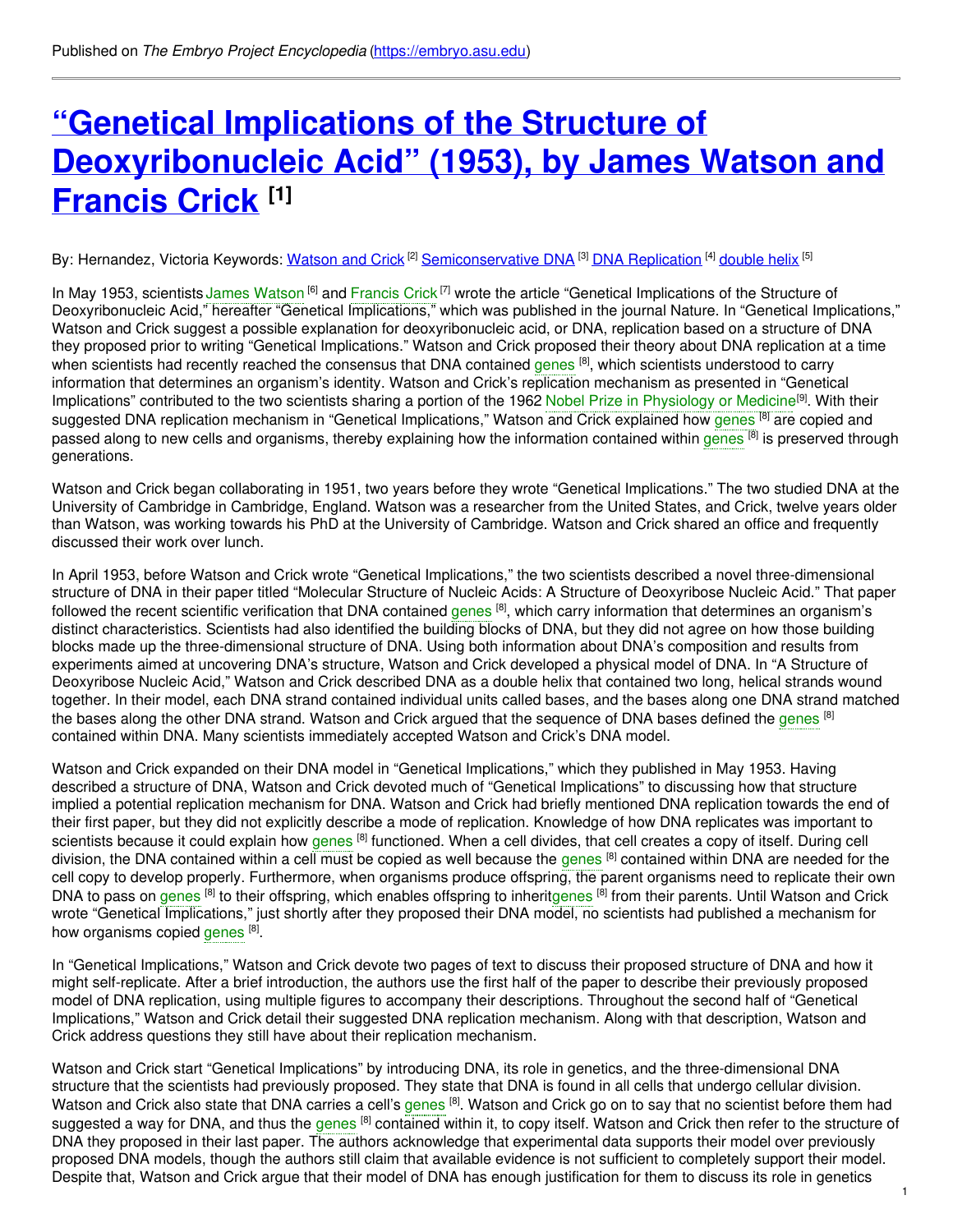#### and inheritance.

In the next portion of "Genetical Implications," Watson and Crick describe their DNA model. With the aid of illustrations, Watson and Crick state that their model of DNA consists of two helical strands twisted around each other in a double helix. Each strand, the authors explain, contains a chain of repeating units called nucleotides, where each nucleotide contains a sugar, a phosphate group, and a base. The sugar is a ring structure called a deoxyribose ring that exists in between the phosphate group and a base. A phosphate group is a negatively charged cluster of phosphorus and oxygen atoms attached to one end of the deoxyribose ring. The base is another ringed structure attached to the other end of the deoxyribose ring. Watson and Crick state that there are four possible bases: adenine, guanine, cytosine, and thymine. Adenine and guanine are called purines and are structures consisting of two fused rings. Cytosine and thymine are called pyrimidines and are single-ring structures.

Watson and Crick then explain how the two DNA strands connect together in their model. According to Watson and Crick, the DNA strands join via the bases. The bases face inside the double helix and the phosphate groups face outside. The authors explain that each base from one DNA strand connects to exactly one base from the other DNA strand through a type attraction called a hydrogen bond. Watson and Crick highlight that the base pairing they describe is specific such that a base can only bond to one other kind of base. One base, the authors say, must be a purine and the other base must be a pyrimidine. Supported by experimental findings, Watson and Crick claimed that the pairs occurring specifically in DNA are adenine with thymine and guanine with cytosine. The authors then provide an illustration that shows how hydrogen bonding occurs between the bases.

After describing their DNA structure in "Genetical Implications," Watson and Crick discuss how bases arrange themselves on DNA strands. According to the authors, the four DNA bases, adenine, thymine, cytosine, and guanine, can order in any arrangement along a single DNA strand. However, Watson and Crick argue that when two DNA strands are paired, the sequence of DNA bases in one strand determines the sequence of bases in the other strand because the bases along one DNA strand can only hydrogen bond to specific bases along the other strand. Based on that, Watson and Crick conclude that if one were given the sequence of bases along one DNA strand, they would also know the sequence of bases along the other DNA strand. Watson and Crick call the two DNA strands complements, and claim that the complementary nature of DNA leads to a way that DNA can self-replicate, which in their paper they refer to as self-duplication.

Next, Watson and Crick describe their proposed DNA replication mechanism. They state that their model of two-stranded DNA has two templates for replication. Each complementary strand functions as a template for the formation of a copy of the other strand. Watson and Crick state that to begin DNA replication, the hydrogen bonds between the bases connecting the two strands break. Then, the strands unwind and separate, though Watson and Crick do not explain how the strands are able to separate. The authors then state that each of the separated DNA strands serves as a template for new complementary strands. Since each DNA strand serves as a template for a new strand, by the end of a single DNA replication cycle, two DNA double helices are created from one original double helix. Within each DNA double helix, one strand is new copy, and the other strand is one of the original strands from the DNA double helix prior to replicating. Furthermore, Watson and Crick emphasize that the base sequences in both DNA double helices are identical to each other and to the original DNA double helix.

In the final portion of "Genetical Implications," Watson and Crick pose questions about their model and speculate potential answers to those questions. While Watson and Crick develop a replication mechanism in principle, they state that they do not know how the cell carries out the chemical reactions required to separate the two strands and replicate DNA. The authors suggest that enzymes, proteins that facilitate chemical reactions in cells, may have some involvement. Watson and Crick admit that they do not know how the DNA strands unwind and separate without getting tangled, but they emphasize the need for DNA strands to untwist. In the last paragraph of their article, Watson and Crick re-summarize their DNA replication mechanism.

As with Watson and Crick's first paper on DNA, "Genetical Implications" was well-received among scientists. In June 1953, Watson presented his and Crick's theories about DNA structure and replication at a symposium in Cold Spring Harbor, New York. At that symposium, attended by seventy-two scientists, no scientists objected to Watson and Crick's proposal. However, some questioned an issue Watson and Crick had brought up in "Genetical Implications" regarding how DNA strands could unwind and separate without breaking the DNA double helix.

Although Watson and Crick's DNA replication mechanism detailed in "Genetical Implications" was well-received at the 1953 [symposium,](https://embryo.asu.edu/search?text=California%20Institute%20of%20Technology) the following year the paper received some criticism. Max Delbrück, a researcher at the California Institute of Technology <sup>[10]</sup>, or Caltech, in Pasadena, California, raised the issue of DNA strands unwinding both privately to Watson in letter correspondence and publicly in a paper Delbrück published in 1954. According to historian of science Frederic Lawrence Holmes, as well as Delbrück's biographers, Delbrück was an influential figure for many scientists at the time, particularly Watson. Even before Watson and Crick wrote "Genetical Implications," Delbrück had written to Watson expressing his concerns about how DNA could unwind and separate during replication. Delbrück stated that he did not think DNA as proposed by Watson and Crick could unwind at all. In 1954, Delbrück wrote an article that contested the Watson-Crick replication mechanism. He suggested a different way for DNA to replicate. Delbrück's article sparked a debate over how DNA replicated that did not end until 1957 when Matthew Meselson and Franklin Stahl, two scientists at Caltech, experimentally supported Watson-Crick replication.

Watson and Crick shared a portion of the 1962Nobel Prize in [Physiology](https://embryo.asu.edu/search?text=Nobel%20Prize%20in%20Physiology%20or%20Medicine) or Medicine<sup>[9]</sup> for their theories about DNA structure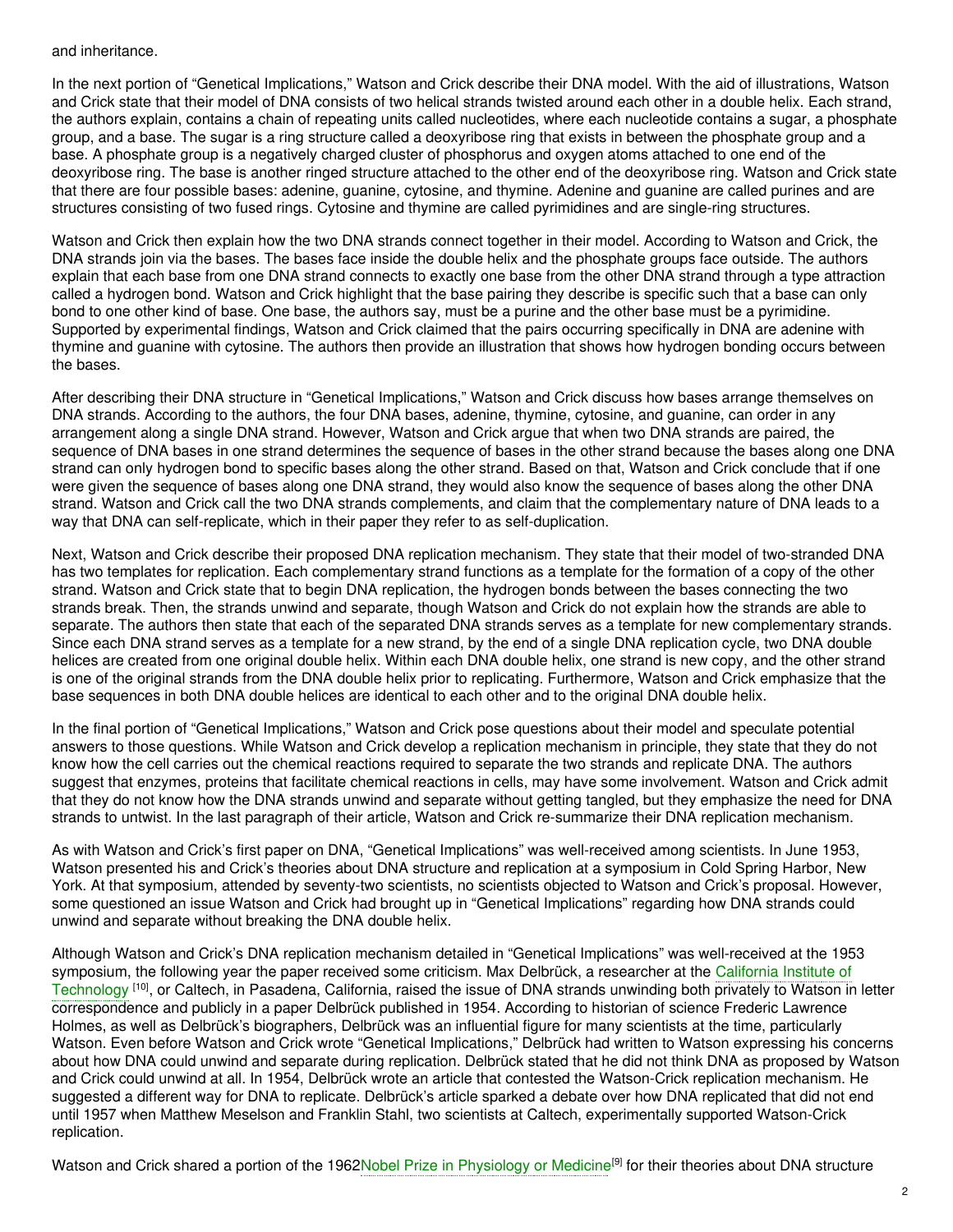and replication presented in both "A Structure for Deoxyribose Nucleic Acid" and "Genetical Implications." As of 2018, scientists continue to support the DNA replication mechanism Watson and Crick suggested in 1953. Since the publication of "Genetical Implications," scientists have answered the questions Watson and Crick proposed in that article. For example, scientists later found that multiple enzymes carry out the processes of unwinding DNA for replication and physically pairing the bases of replicating DNA strands with the bases of template strands. As of 2018, Watson-Crick DNA replication model and descriptions of the enzymes that aid the replication process are taught to high school and college students studying introductory biology.

# **Sources**

- 1. Campbell, Neil A., Jane B. Reece, and Lawrence G. Michael.*Biology*. New York: Addision Wesley Longman, Inc, 1999.
- 2. Delbrück, Max. "On the Replication of Deoxyribonucleic Acid (DNA)."*Proceedings of the National [Academy](https://embryo.asu.edu/search?text=National%20Academy%20of%20Sciences) of Sciences [11]* 40 (1954): 783–8. [www.pnas.org/content/40/9/783.short](https://embryo.asu.edu/www.pnas.org/content/40/9/783.short) <sup>[12]</sup> (Accessed July 5, 2018).
- 3. Fischer, Ernst Peter, and Carol Lipson. *Thinking About Science: Max Delbrück and the Origins of Molecular Biology*. New York and London: W. W. Norton & Company, 1988.
- 4. Holmes, Frederic L. "The DNA Replication Problem, 1953–1958."*Trends in Biochemical Sciences 23* (1998): 117–20.
- 5. Judson, Horace Freeland. *The Eighth Day of Creation*. Cold Spring Harbor:Cold Spring Harbor [Laboratory](https://embryo.asu.edu/search?text=Cold%20Spring%20Harbor%20Laboratory) [13] Press, 1996.
- 6. Meselson, Matthew, and Franklin W. Stahl. "The Replication of DNA in Escherichia Coli."*Proceedings of the National* Academy of Sciences<sup>[11]</sup> 44 (1958): 671–82. [http://www.pnas.org/content/44/7/671.full](https://embryo.asu.edu/search?text=National%20Academy%20of%20Sciences) <sup>[14]</sup> (Accessed July 5, 2018).
- 7. Watson, James D., and Francis H.C. Crick. "Molecular Structure of Nucleic Acids."*Nature* 171 (1953): 737–8. <http://www.nature.com/physics/looking-back/crick/index.html> [15] (Accessed July 5, 2018).
- 8. Watson, James D., and Francis H.C. Crick. "Genetical Implications of the Structure of Deoxyribonucleic Acid."*Nature* 171 (1953): 964–7.

In May 1953, scientists James Watson and Francis Crick wrote the article "Genetical Implications of the Structure of Deoxyribonucleic Acid," hereafter "Genetical Implications," which was published in the journal Nature. In "Genetical Implications," Watson and Crick suggest a possible explanation for deoxyribonucleic acid, or DNA, replication based on a structure of DNA they proposed prior to writing "Genetical Implications." Watson and Crick proposed their theory about DNA replication at a time when scientists had recently reached the consensus that DNA contained genes, which scientists understood to carry information that determines an organism's identity. Watson and Crick's replication mechanism as presented in "Genetical Implications" contributed to the two scientists sharing a portion of the 1962 Nobel Prize in Physiology or Medicine. With their suggested DNA replication mechanism in "Genetical Implications," Watson and Crick explained how genes are copied and passed along to new cells and organisms, thereby explaining how the information contained within genes is preserved through generations.

# **Subject**

[DNA](https://embryo.asu.edu/library-congress-subject-headings/dna) <sup>[16]</sup> [Nucleic](https://embryo.asu.edu/library-congress-subject-headings/nucleic-acids) acids<sup>[17]</sup> [Deoxyribose](https://embryo.asu.edu/library-congress-subject-headings/deoxyribose)<sup>[18]</sup> [Genetics](https://embryo.asu.edu/library-congress-subject-headings/genetics)<sup>[19]</sup> [Developmental](https://embryo.asu.edu/library-congress-subject-headings/developmental-genetics) genetics<sup>[20]</sup> [Genomes](https://embryo.asu.edu/library-congress-subject-headings/genomes)<sup>[21]</sup> Genetic [Structures](https://embryo.asu.edu/medical-subject-headings/genetic-structures)<sup>[22]</sup> [Adenine](https://embryo.asu.edu/medical-subject-headings/adenine)<sup>[23]</sup> [Guanine](https://embryo.asu.edu/medical-subject-headings/guanine) <sup>[24]</sup> [Cytosine](https://embryo.asu.edu/medical-subject-headings/cytosine) <sup>[25]</sup> [Thymine](https://embryo.asu.edu/medical-subject-headings/thymine) <sup>[26]</sup> [DNA](https://embryo.asu.edu/medical-subject-headings/dna) <sup>[27]</sup>

#### **Topic**

[Publications](https://embryo.asu.edu/topics/publications)<sup>[28]</sup>

#### **Publisher**

Arizona State University. School of Life Sciences. Center for Biology and Society. Embryo Project Encyclopedia.

#### **Rights**

Copyright Arizona Board of Regents Licensed as Creative Commons Attribution-NonCommercial-Share Alike 3.0 Unported (CC BY-NC-SA 3.0) http://creativecommons.org/licenses/by-nc-sa/3.0/

#### **Format**

[Articles](https://embryo.asu.edu/formats/articles)  $^{\rm [29]}$ 

**Last Modified** Monday, January 13, 2020 - 18:20

#### **DC Date**

2020-01-13

**DC Date Accessioned**

Monday, January 13, 2020 - 18:12

# **DC Date Available**